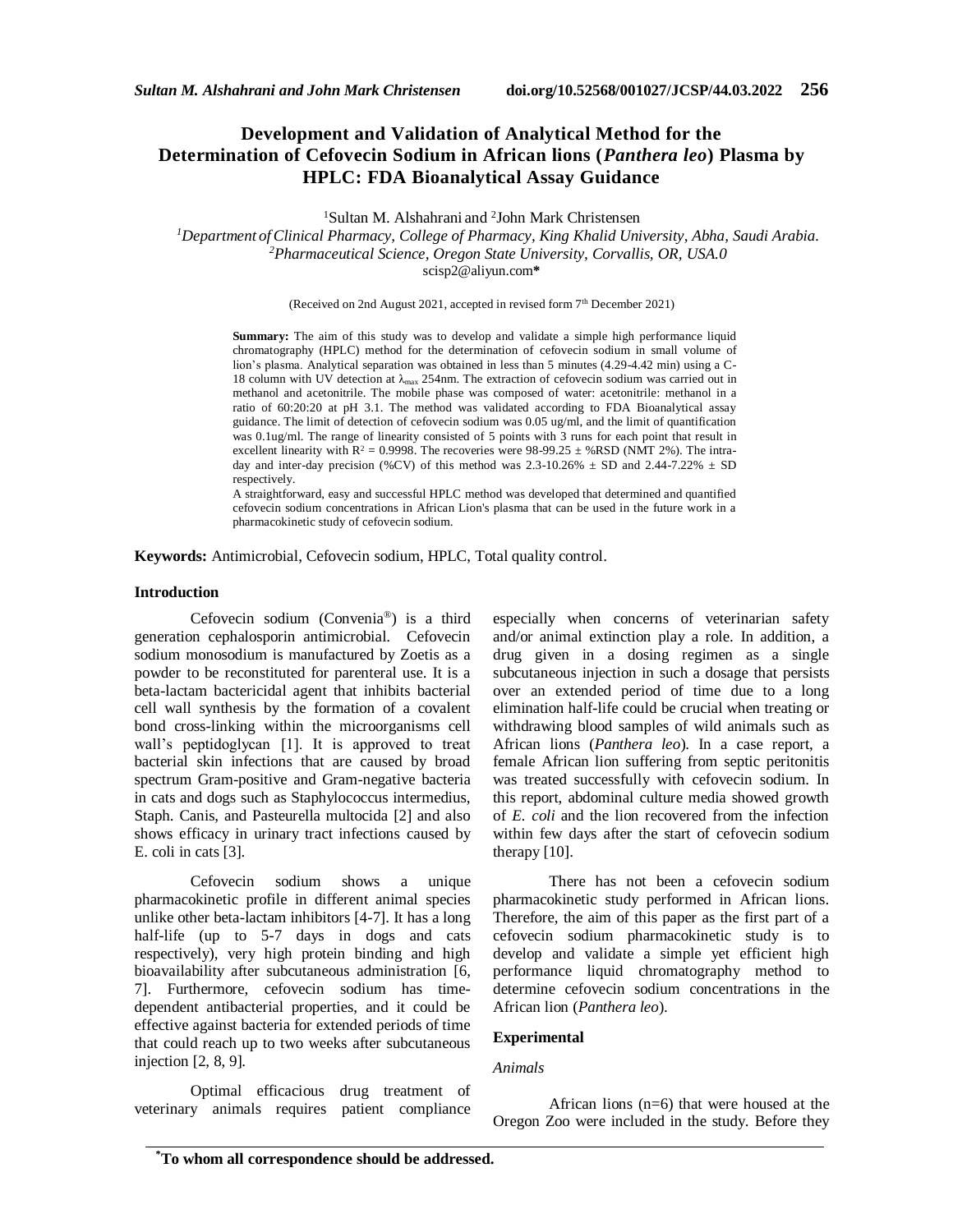were included in the study, all lions were visually examined and hematologically evaluated by a panel of specialists. Diagnostic test results were within reference limits, and all lions were deemed healthy and at ideal body condition. The lions had access to the exhibit and holding area, and their diet was strictly managed to ensure body condition remained stable throughout the study. To minimize stress, all lions were trained to allow blood collection from both lateral coccygeal veins and the right lateral saphenous vein by use of static chute with removable training windows. During the study, injection and phlebotomy sites as well as general health of the lions were monitored by the zookeeper and veterinary staff.

#### *Ethical approval*

The study was approved by the Oregon Zoo Animal Welfare Committee in accordance with the Association of Zoos and Aquariums standards for research and technology (PRN 2015-2609).

### *Reagents and Chemicals*

All reagents and solvents were HPLC grade. Lyophilized Cefovecin sodium (Convenia®) powder was purchased from Zoetis (NJ, USA). Deionized purified water was used in this study. Methanol and acetonitrile (HPLC grade) were obtained from Fisher Scientific (NJ, USA). Acetic acid, which was used to adjust the pH of the mobile phase and to denature lion plasma samples and increase cefovecin sodium recovery, was obtained from VWR International (PA, **.** 

#### *Instrumentation*

Chromatographic analysis was conducted using a Shimadzu Prominence High Performance Liquid Chromatographic system (Kyoto, Japan) model LC-2010A HT and equipped with UV Detector. Centrifugation was performed on<br>Eppendorf centrifuge 5415C (Brinkmann Eppendorf centrifuge 5415C (Brinkmann Instruments, NY, USA). Plasma samples were filtered via 0.22 um nylon filters (VWR International, USA) before injection onto the HPLC.

## *Method development and Chromatographic conditions*

An HPLC chromatographic method for cefovecin sodium analysis was performed with a 4.6×150 mm column (Kinetex 5-um, C-18, Phenomenex, CA, USA) connected to pre-column (Security guard  $2.1 - 4.6$  mm, Kinetex, Phenomenex, CA, USA) and samples flow through in-line filter (KrudKatcher ULTRA HPLC, Kinetex, Phenomenex, CA, USA). The mobile phase consisted of acetonitrile, water, and methanol in a ratio of 60:20:20 with a pH 3.1 (pre-adjusted with acetic acid). The mobile phase was pumped at a 0.7ml/min flow rate. The UV-Detector wavelength was set at 254, and 290 nm and the column temperature was set at room temperature. The sample injection volume was15 ul while the run time was 10 minutes.

## *Standard solutions and calibration curves preparation*

A standard solution of the cefovecin sodium (1 mg/ml) was prepared in methanol. Standard curve solutions of cefovecin sodium in Lion plasma were prepared by adding appropriate volumes of the cefovecin sodium (1 mg/ml) stock solution to drugfree African lions plasma to produce concentrations of 0.1, 0.5, 5, 10, 50, 100 ug/ml. Each standard cefovecin sodium Lion plasma concentration was injected in triplicate using the HPLC method conditions. Three quality control levels were also tested at low, middle and high levels (0.5, 10, and 100 ug/ml) by injecting three replicates for each level to check the method's inter- and intra-day Accuracy (Recovery  $\pm$  SD%). All six Lion plasma cefovecin sodium standard concentrations were analyzed in triplicate for within-day and for three consecutive days to check method's inter- and intra-day precision (%CV).

The average of peak area under the absorbance curves (AUC) of cefovecin sodium in lions' plasma was calculated and plotted against the corresponding concentrations in ug/ml. The slope, intercept, and correlation coefficient  $(R^2)$  were determined by linear regression analysis. Linearity was checked with F-test lack-of-fit analysis. The goodness of fit of the linear regression analysis was evaluated by the coefficient of determination  $(R^2)$  and by observation of residuals vs. concentration, and the outliers were observed using studentized residuals vs. concentrations over six runs for each level. Excel software was used to provide analysis curves and results.

#### *Sample preparation*

For calibration curves and quality control analyses samples, an appropriate amount of the lion's plasma was spiked with the appropriate volume of the cefovecin sodium stock solution in order to achieve the calibration curve range (0.1-100 ug/ml). For all unknown lion's plasma samples, standard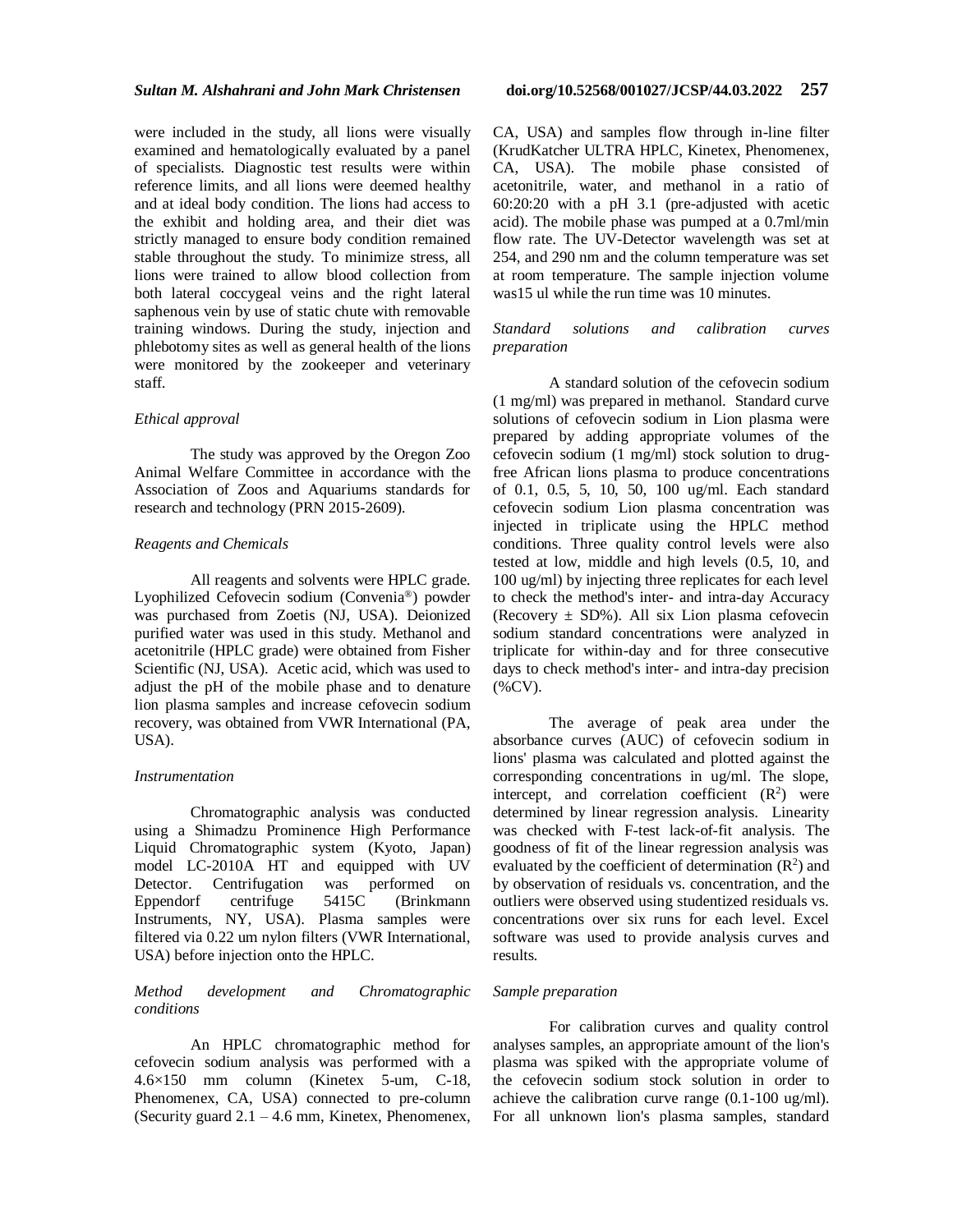curve samples, and quality control samples (calibrators, quality control levels, and test samples), 0.5 ml of plasma was pipetted into a 2 ml Eppendorf centrifuge tube, an equal amount of methanol, and 50 ul of glacial acetic acid were added. Then, the tube contents were mixed for 1 minute on a vortex mixer, and then allowed to denature for 15 min. After that, the mixture was centrifuged at 4500 rpm×25 min. The supernatant was filtered through 0.22 filtered and injected onto the HPLC-UV for quantitation.

## **Result and Discussion**

#### *Sample preparation and plasma analysis*

A simple, effortless separation method to extract cefovecin sodium from lion's plasma using methanol to separate drug from plasma (added at a 1:1 ratio) gave much greater drug recovery than acetonitrile. Even though cefovecin sodium has high protein binding (96-99%), acidification of plasma sample with a minimal volume of strong acetic acid provided a very high percentage of drug recovery [6, 7].

The developed chromatographic method provides good separation between lion's plasma and cefovecin sodium. There were no interfering peaks with the cefovecin sodium peak at 4.29-4.42 min (retention time) when compared to blank peaks from lion's plasma (Figs. 1 A-D). The addition of methanol during sample preparation and to the mobile phase (with Water: Methanol: Acetonitrile 60:20:20 ratio) produced better efficiency to increase the analysis resolution and eliminate (dilute) any possible interference from excipients. The mobile phase flow rate of 0.7 ml/min and the injection volume of 15 uL were optimal to give separate and sharp peaks.



Fig. 1: (A) Blank lion plasma chromatogram. 1B: Cefovecin Chromatogram at 1 ug/ml concentration in lion plasma. 1C: Cefovecin Chromatogram at 10ug/ml concentration in lion plasma. 1D: Cefovecin Chromatogram at 100 ug/ml concentration in lion plasma.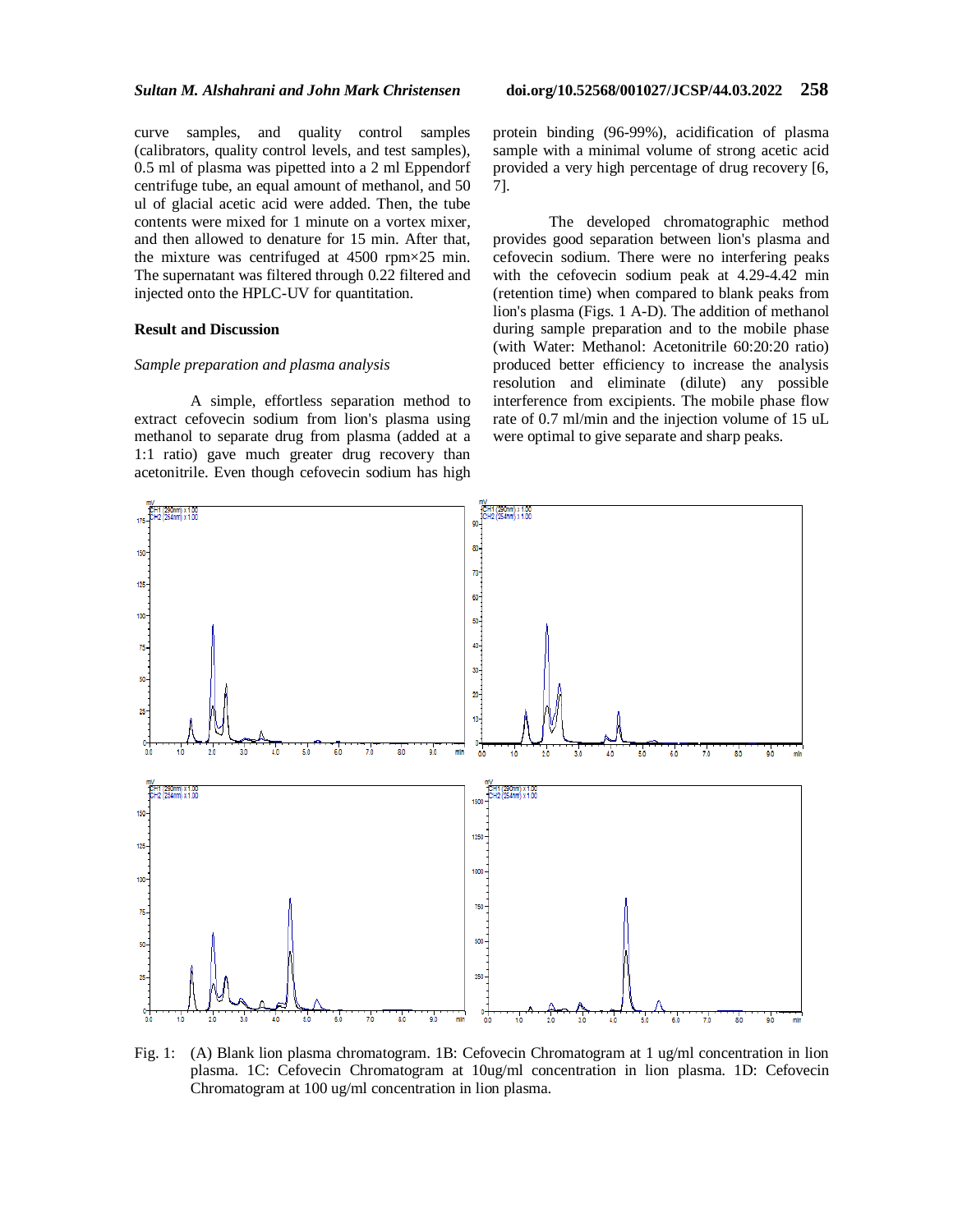Cefovecin sodium UV absorbance at 254nm provided higher and larger peak areas than 290 nm wavelengths. HPLC oven was on off-mode and its temperature was measured at 27-30° C (room temperature), and the mobile phase adjusted to pH= 3.1 were optimal for analysis.

#### *Method validation Criteria*

### *Selectivity*

Cefovecin sodium 100 ug/ml solution was evaluated against the blank lion's plasma and spiked plasma with 100 ug/ml samples. There were no interfering peaks with cefovecin sodium peak at its retention time of 4.29-4.42 minutes (Figs. 2 A-B).

*Linearity*

From the previously described method condition, an excellent linear relationship was found when the plotting average cefovecin sodium chromatogram peaks versus concentration range (25 – 125 ug/ml). The cefovcin concentration range used contains 5 different concentration with triplicate injections. Linear regression model and one-way ANOVA test were used to calculate the slope and intercept as  $y=8.3667x+7.5549$  with  $R^2 = 0.9998$ (Fig. 3).



Fig 2: (A) Cefovecin Chromatogram at 100 ug/ml concentration in methanol (selectivity).



Fig 2: (B) Cefovecin Chromatogram at 100 ug/ml concentration in lion plasma (selectivity).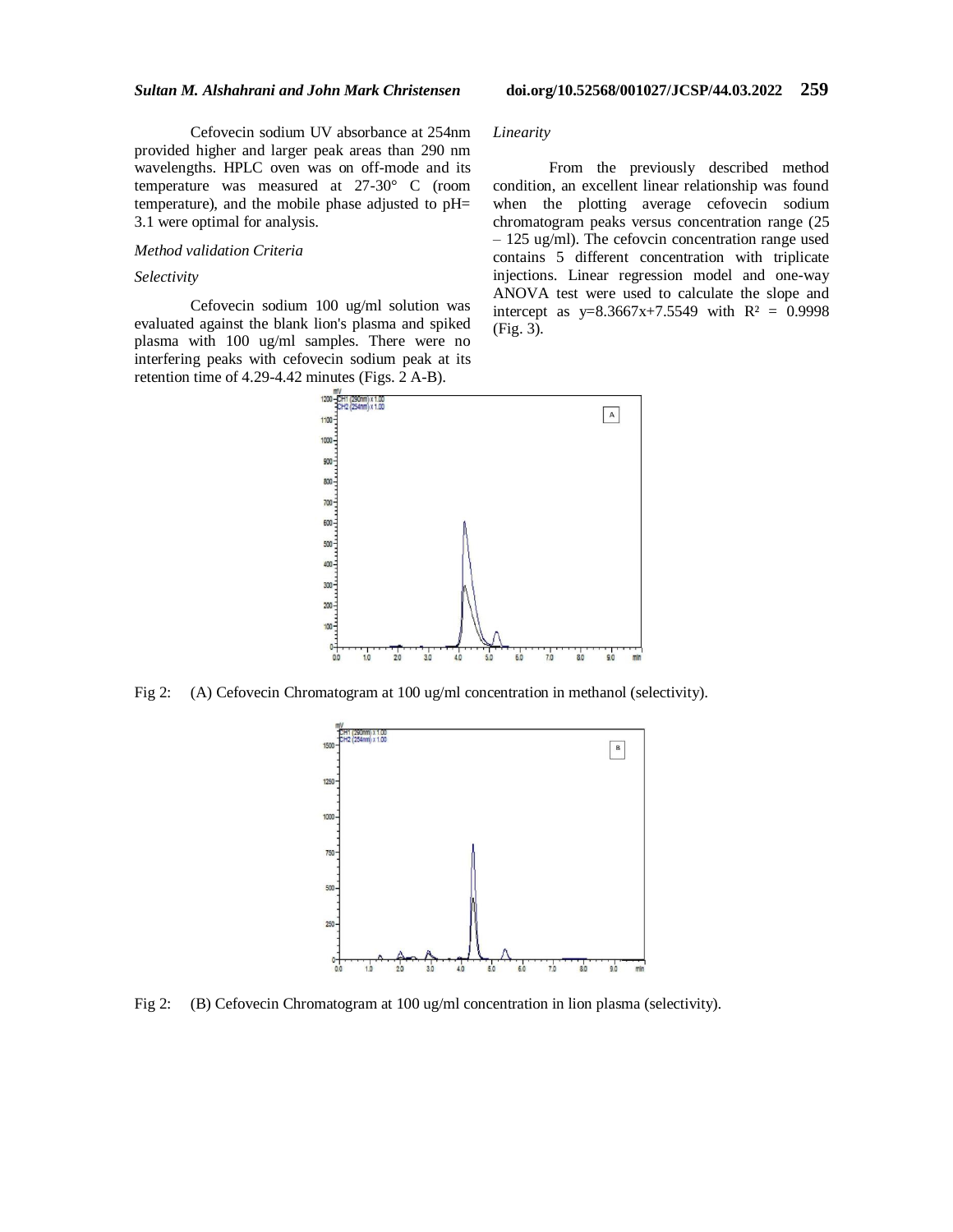

## Fig. 3: Concentration (ug/ml) versus HPLC Peak average calibration curve of cefovecin levels (Range 25 – 125 ug /ml).

The goodness-of-fit was also determined by plotting scatter plots of residuals versus concentration and studentized (standardized) residuals against concentration for all concentration levels (5 points) for 3 runs for each level. The standardized residuals versus concentration curve show no level has a larger value than 2. (Figs 4 and 5).

## *Limit of detection (LOD) and Limit of quantification (LOQ)*

The lower limit that can be reliably detected with the HPLC method was 0.05 ug/mL (LOD). The limit of quantification that the cefovecin sodium concentrations cannot be accurately measured and the calibration curve shows a non-linear pattern at concentration below this level was 0.1 ug/mL (LOQ).

## *Accuracy*

Three replicate analyses for three quality control concentration levels 0.5, 10, 100 ug/ml (low, middle and high levels) were performed to assess recovery of cefovecin sodium. The HPLC method showed a sufficiently high recovery rate of cefovecin sodium from lion's plasma. The cefovecin sodium recovery percentage ranged between 98-99.25% ± 3% RSD (Table-1).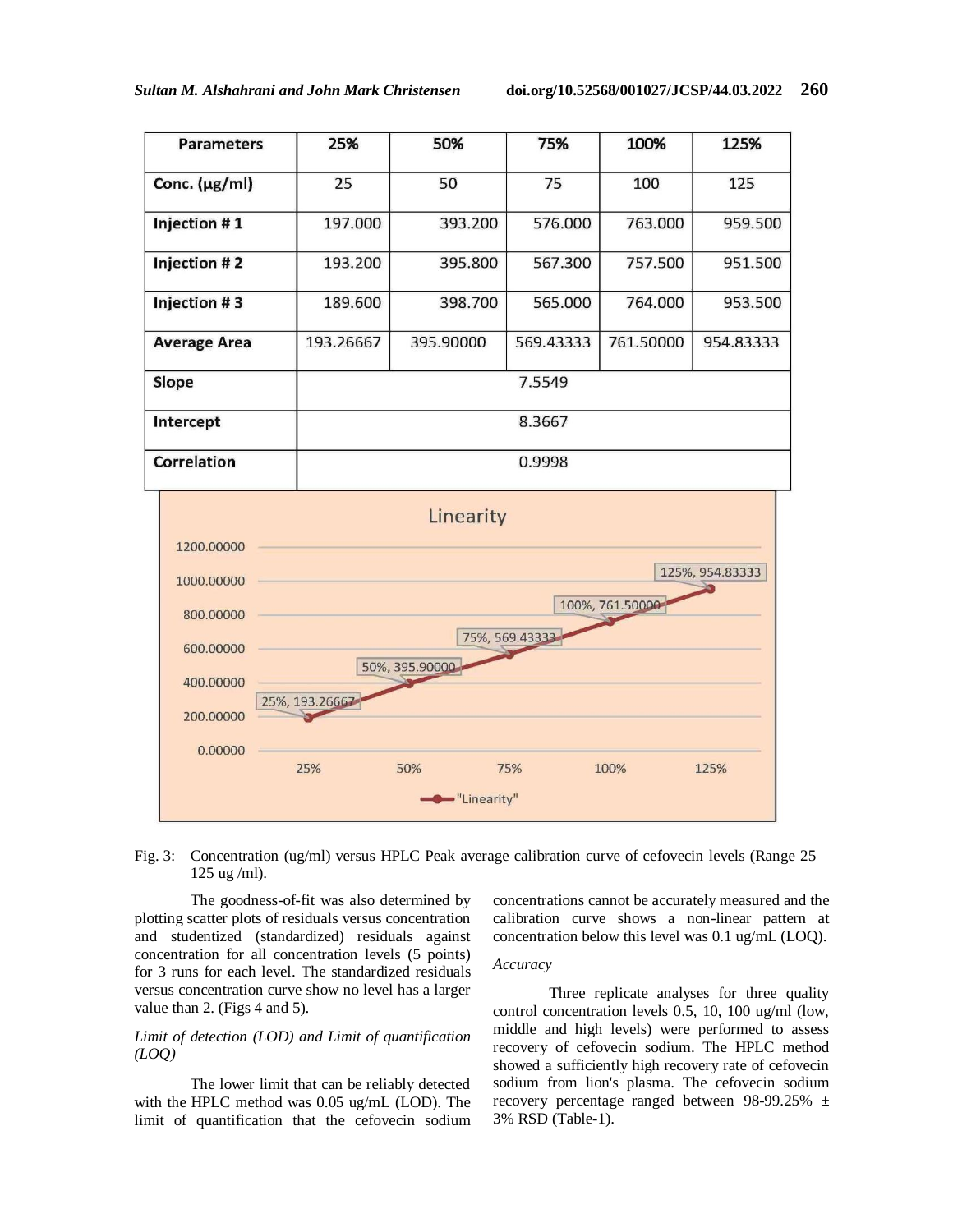**Recovery Concentration (ug/ml) Acceptance Criteria % Recovery (RSD) 0.5**  $98.0 \pm 1.6$ **100±3% 10 99.0 ±0.84 100 99.25 ± 0.78**  Note: %RSD for recovery sample NMT 2% 1500000 **CHING** esidual<br>O Ě  $-1500000$  $100$ 70

Table-1: HPLC-UV method Accuracy.





Fig. 5: Studentized residual curve that shows cefovecin concentration (ug/ml) versus UV absorbance AUC regression line model residuals over six runs for four days.

## *Precision*

The coefficient of variation (%CV) was calculated for six averages of cefovecin sodium peak areas corresponding to the six standard curve concentrations 0.1, 0.5, 5, 10, 50, 100ug/mL. The intraday %CV was between 2.3 – 10.26%. The inter-day %CV was between  $2.44 - 7.22%$  (Table-2). The highest CV% value was with the lowest concentration which is limit of quantification, which is acceptable according to the United States Food and Drug Administration (FDA) bioanalytical criteria.

Table-2: Inter-day and Intraday HPLC-UV method precision.

| <b>Concentration</b><br>(ug/ml) | <b>Intraday Precision</b><br>$(CV\%)$ | <b>Interday precision</b><br>$(CV\%)$ |
|---------------------------------|---------------------------------------|---------------------------------------|
| 0.1                             | 10.26                                 | 7.06                                  |
| 0.5                             | 4.4                                   | 7.22                                  |
| 5                               | 4.27                                  | 6.52                                  |
| 10                              | 4.97                                  |                                       |
| 50                              | 1.79                                  | 6.05                                  |
| 100                             | 2.3                                   | 2.44                                  |

Several researchers tried to develop validated analytical method for determination of cefovecin sodium while using different lab animals and/or different lab conditions. E.g. Sherry developed simple HPLC method for determination of cefovecin sodium while using sea animals (white bamboo sharks and horseshoe crabs). This study showed a recovery of 95% which is almost in agreement to our results (91.92%). This slight difference may be attributed to the animals used [11]. Similarly James et al carried out a research on cefovecin sodium however their intension was to determine the pharmacokinetics of cefovecin sodium while using white bamboo sharks and horseshoe crabs [12]. This is the first HPLC method that evaluates any kind of analysis of drug concentrations in the African lions (*Panthera leo*) plasma. Presented is a straightforward and efficient HPLC-UV method for cefovecin sodium determination in lion plasma. Many previous studies evaluated cefovecin sodium in different animals (dogs, cats, bamboo sharks, patagonian sea lions) using HPLC techniques that utilized either massspectroscopy or ultraviolet detection [6, 7, 13].

Unlike other studies, reported here is a simple recovery method using equivalent volumes of methanol with Lion's plasma that provides sufficient extraction of cefovecin sodium for analysis. Evaporation of organic solvent after sample dilution is either a tedious process or requires extra resources (*i.e*., nitrogen evaporation). The use of methanol in the separation process and the mobile phase gave a higher resolution than acetonitrile and may also help in further dilution of excipients and diminish them from appearing in the chromatogram [10].

Extraction of the sample provided superior analytical results where the use of strong acid to denature protein in the sample would not be appropriate as injection directly onto HPLC could cause possible plugging of the pump or tubing and may lead to the formation of microorganism contamination in the system and affect the results [13].

Cefovecin sodium UV detection at 254 nm as found by Encinas T. *et al*., 2000, and unlike Steeil *et al*., 2008 (280nm) provided peaks with greater areas allowing superior quantification [6, 7, 13]. Acidification of the sample and mobile phase provided a higher